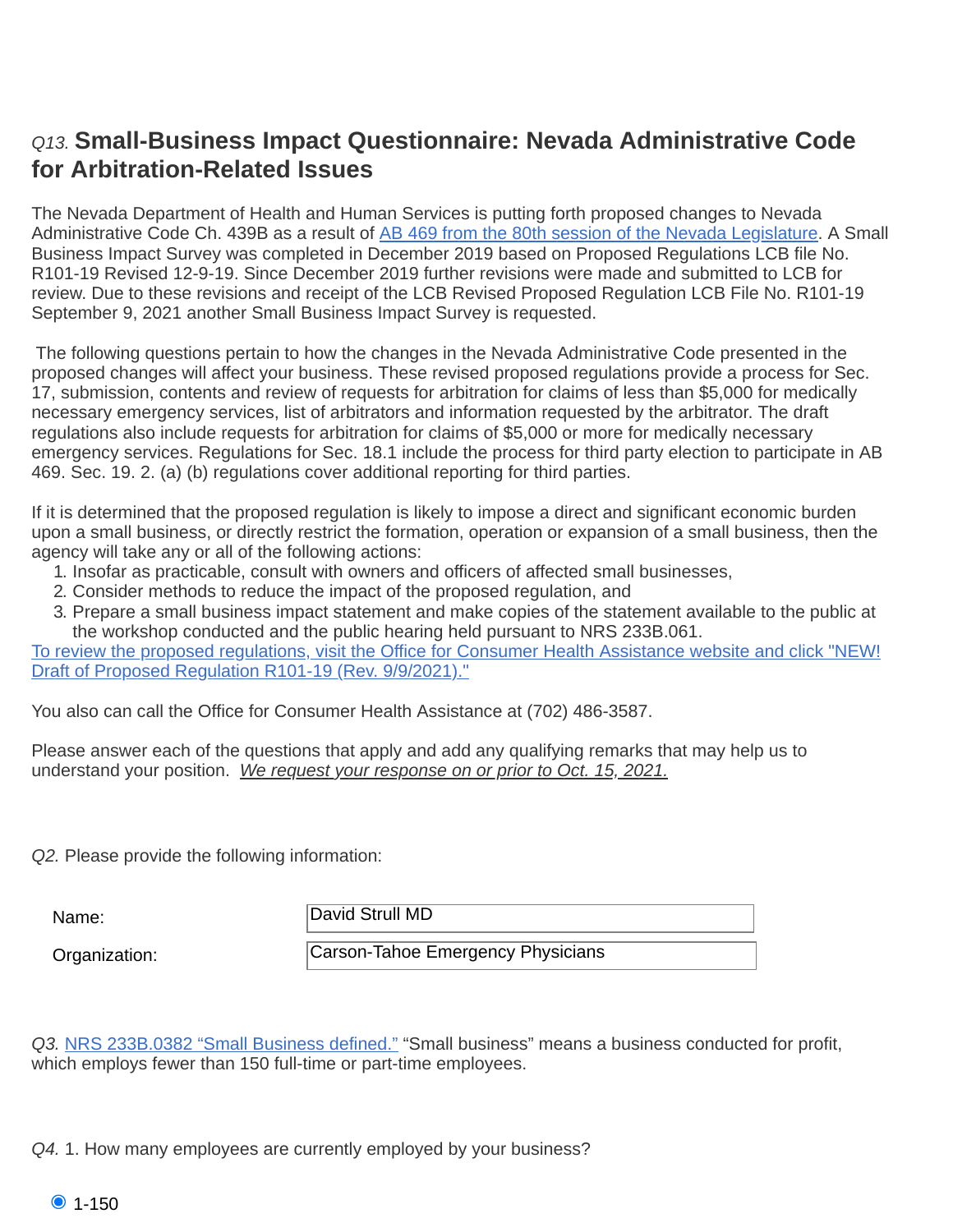$\circlearrowright$  151 or more

*Q5. Q5.* 2. Will a specific regulation have an adverse economic effect upon your business?

- **O** Yes
- $\bigcirc$  No

*Q6.* Please list each regulation and explain the impact. *Q6.* Please list each regulation and explain the impact.

The entire arbitration process has had an adverse economic impact on our business. We are unable to clearly identify ERISA plans that are not covered by arbitration until far too late in the billing process. The process is cumbersome and the awards have been clearly slanted towards the insurers. As we continue to soldier on in the front lines of the pandemic it is disheartening to have to deal with this system. It was passed by the legislature in 2019 and is still not functioning well.

*Q7. Q7.* 3. Will the regulation(s) have any beneficial effect upon your business?

Yes

O No

*Q8.* Please explain. *Q8.* Please explain.

*Q9. Q9.* 4. Do you anticipate any indirect adverse effects upon your business?

**O** Yes

 $\bigcirc$  No

*Q10.* Please explain. *Q10.* Please explain.

I can't see anything in these regulations that fixes the primary problems with the arbitration system. These include being unable to determine if a patient is covered under AB 469 upfront. A costly and time consuming process. A system that seems slanted towards the insurer (look at the numbers decided in favor of the insurers in 2020)